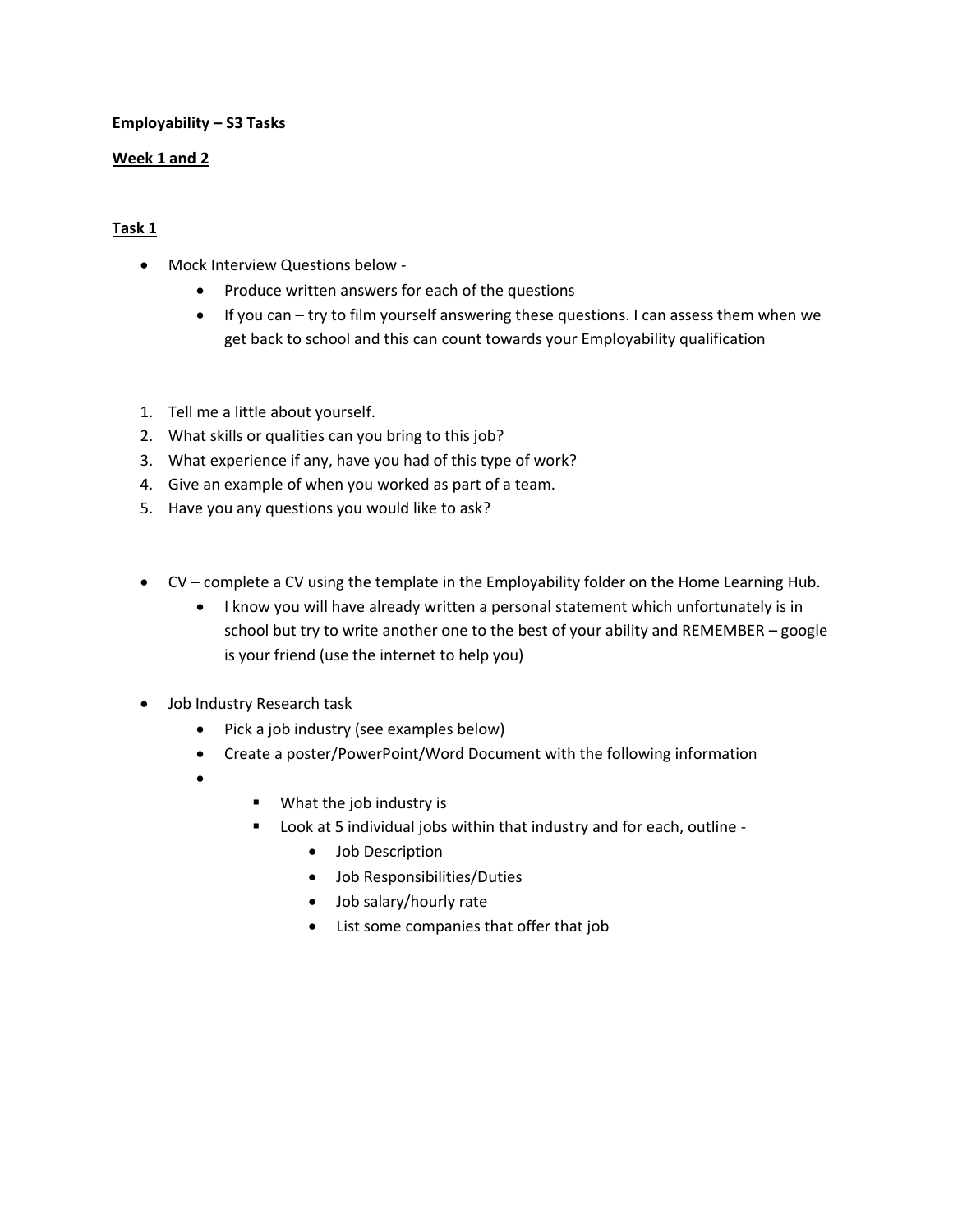

[Retail Jobs & Careers](https://www.youthemployment.org.uk/careers-hub-sector/retail-jobs-careers/) **[Energy, Water & Sustainability Jobs](https://www.youthemployment.org.uk/careers-hub-sector/energy-water-sustainability-jobs/)** 



[Health & Science Jobs](https://www.youthemployment.org.uk/careers-hub-sector/health-and-science/) Hai[r& Beauty Jobs](https://www.youthemployment.org.uk/careers-hub-sector/hair-and-beauty/)





[Legal, Finance & Accounting Jobs](https://www.youthemployment.org.uk/careers-hub-sector/legal-finance-and-accounting/) [Protective Services Jobs](https://www.youthemployment.org.uk/careers-hub-sector/protective-services/)





[Creative & Design Jobs](https://www.youthemployment.org.uk/careers-hub-sector/creative-and-design/) [Social Care Jobs](https://www.youthemployment.org.uk/careers-hub-sector/social-care/)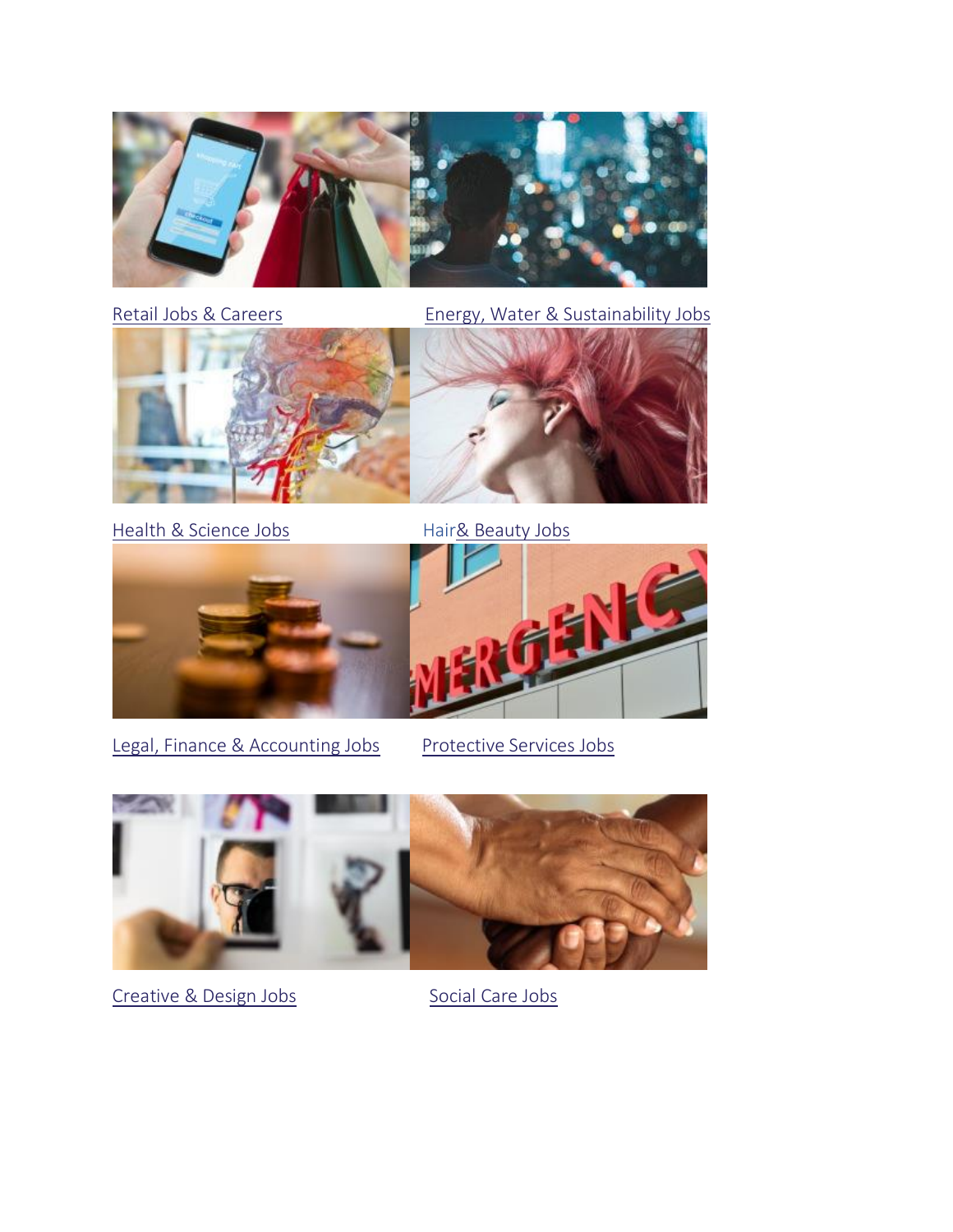

[Childcare & Education Jobs](https://www.youthemployment.org.uk/careers-hub-sector/childcare-and-education/) [Catering & Hospitality Jobs](https://www.youthemployment.org.uk/careers-hub-sector/catering-and-hospitality/)



Environment, [Land & Animal Jobs](https://www.youthemployment.org.uk/careers-hub-sector/agriculture-environmental-and-animal-care/) [Business & Administration Jobs](https://www.youthemployment.org.uk/careers-hub-sector/business-and-administrative/)